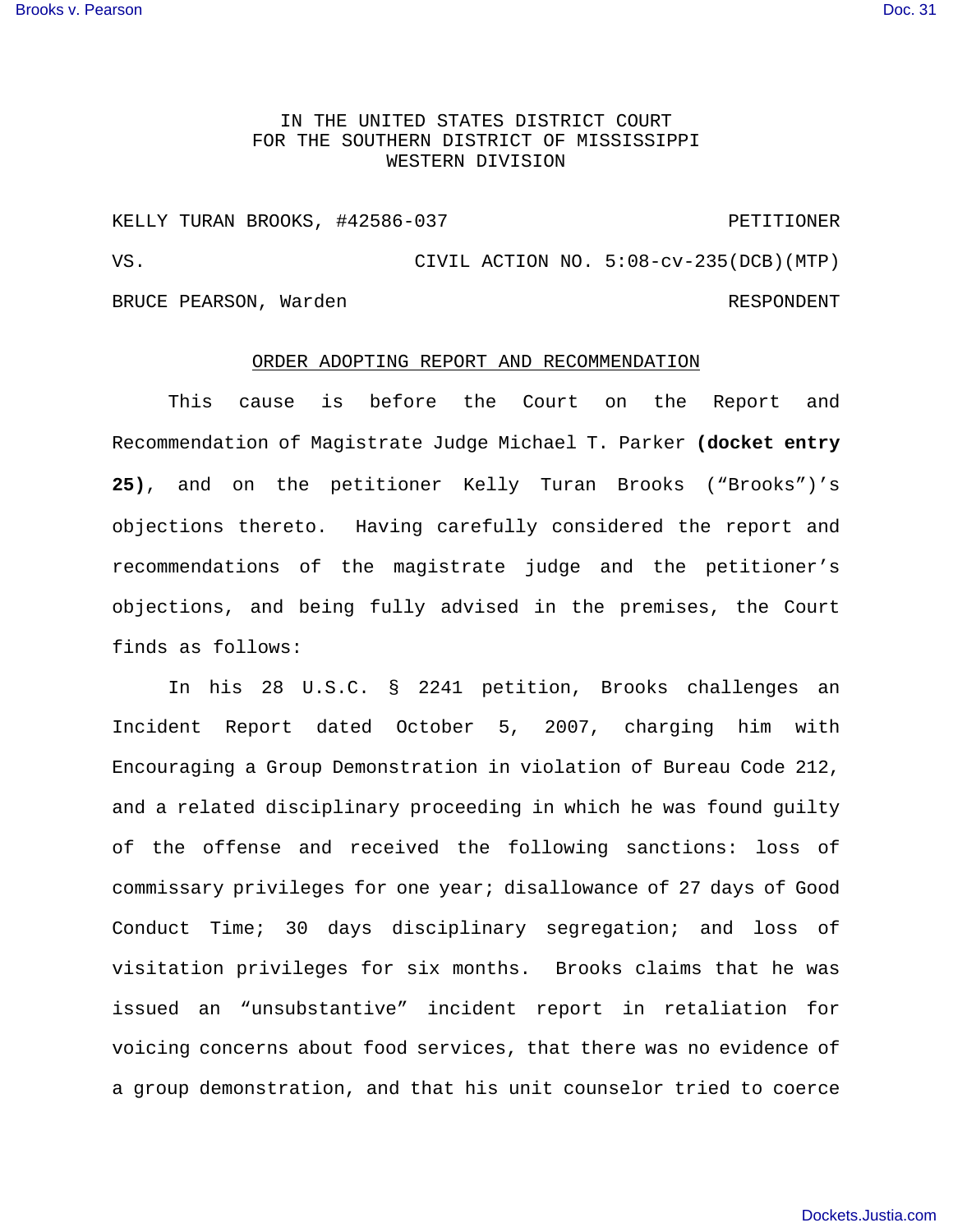him into pleading guilty. Petitioner seeks to have the incident report expunged, his Good Conduct Time and visitation privileges restored, and the Food Services Administrator reprimanded, among other relief.

In a thorough report and recommendation, Magistrate Judge Parker discusses due process in the context of prison discipline proceedings, and finds that Brooks was afforded all due process required by the Constitution and the courts. Further, Brooks has presented no evidence of coercion and, in any event, he pleaded not guilty to the charges. Finally, upon review of the record the magistrate judge finds that there was "some evidence" to support the findings of the disciplinary board. See Superintendent, Mass. Corr. Inst. v. Hill, 472 U.S. 445, 455 (1985). In conclusion, the magistrate judge recommends that the petition be denied and dismissed with prejudice.

At the time he filed his objections, Brooks also filed a motion to supplement his pleadings to add a claim that he "was denied the ability to utilize the administrative remedy process for over thirty days after the date of the incident (October 4, 2007)." In the motion, and in his objections, the petitioner continues to argue that his due process rights were violated. The Court will grant the motion to supplement. As found in the report and recommendation, however, the petitioner was afforded the process that was due him and was not deprived of the ability to utilize the

2